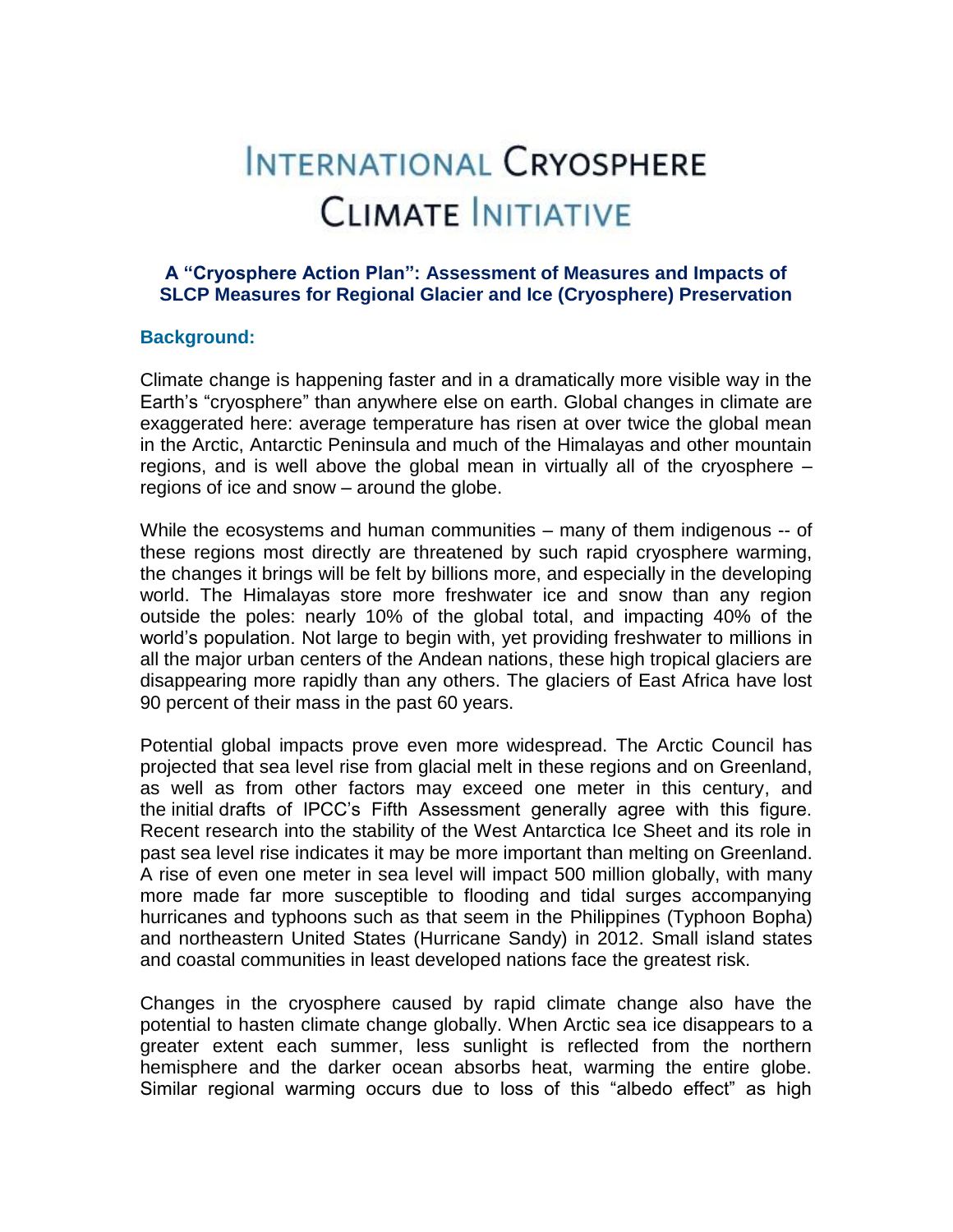mountain glaciers shrink. Perhaps most seriously, both the Arctic and high mountain regions hold large amounts of methane and carbon dioxide  $(CO<sub>2</sub>)$  in frozen form, from as long as 400,000 years ago, as permafrost on land and methane hydrates in near-coastal sea beds. As these regions thaw, these greenhouse gases (GHGs) will be released into the atmosphere, speeding warming further and faster. Methane in particular is an extremely potent nearterm warming agent, and sudden releases could speed warming on a global scale that would be measured in decades.

The fight to preserve these regions therefore is a global one. It is also an effort that has an increasingly short window of opportunity to impact. Facing a likely loss of summer sea ice by 2030, and disappearance of many land glaciers even earlier, efforts aimed at longer-lived greenhouse gases – while absolutely vital to the long-term preservation of these regions – will not be enough unless accompanied by reductions in these near-term forcers. Much of cryosphere is under a near-term threat of at most decades, rather than centuries, and requires measures that will act far more rapidly. This "cryosphere imperative" demands different yet complementary climate solutions to those of the globe as a whole. Slowing warming in these regions will allow both local, and global peoples a better chance to adapt; and the greatest extent possible, mitigate and reverse these changes.

## **The Importance of Short-lived Pollutants: Early Arctic and Himalayan Work**

In the early 2000's, a number of researchers began looking at the role black carbon and tropospheric ozone were playing in Arctic and Himalayan warming and melting; and conversely, what benefits might be achieved from their reduction. Researchers gathered in New York in 2006 and Oslo in 2007 to discuss these findings; and in 2008, AMAP held the first official meeting focused exclusively on the role of these pollutants in Arctic climate change. The Arctic Council published these initial findings in  $2009<sup>1</sup>$  and in May of that year the Council's ministerial meeting and a related Norwegian initiative, Melting Ice, highlighted the role of black carbon, ozone and methane globally at both the Ministerial and at COP-15.<sup>2</sup> The Council commissioned AMAP and a special technical task force to continue exploring mitigation options. Additional reports were published at the Nuuk and Kiruna ministerial meetings in 2011 and May 2013, respectively.<sup>3</sup>

At the same time, researchers involved in the Atmospheric Brown Cloud programme (ABC), mainly sponsored by Swedish Sida and with the UN Environment Programme (UNEP) as its Secretariat, began noting the potential regional climate co-benefits to the Himalayas of their work to cut pollution for health reasons in South and Southeast Asia. Formally initiated in 2002, the ABC Programme developed in phases and at a meeting in Kathmandu in 2008, firmly established the links between greenhouse gases, air pollution and climate change. Countries such as India, China and Nepal started long-term research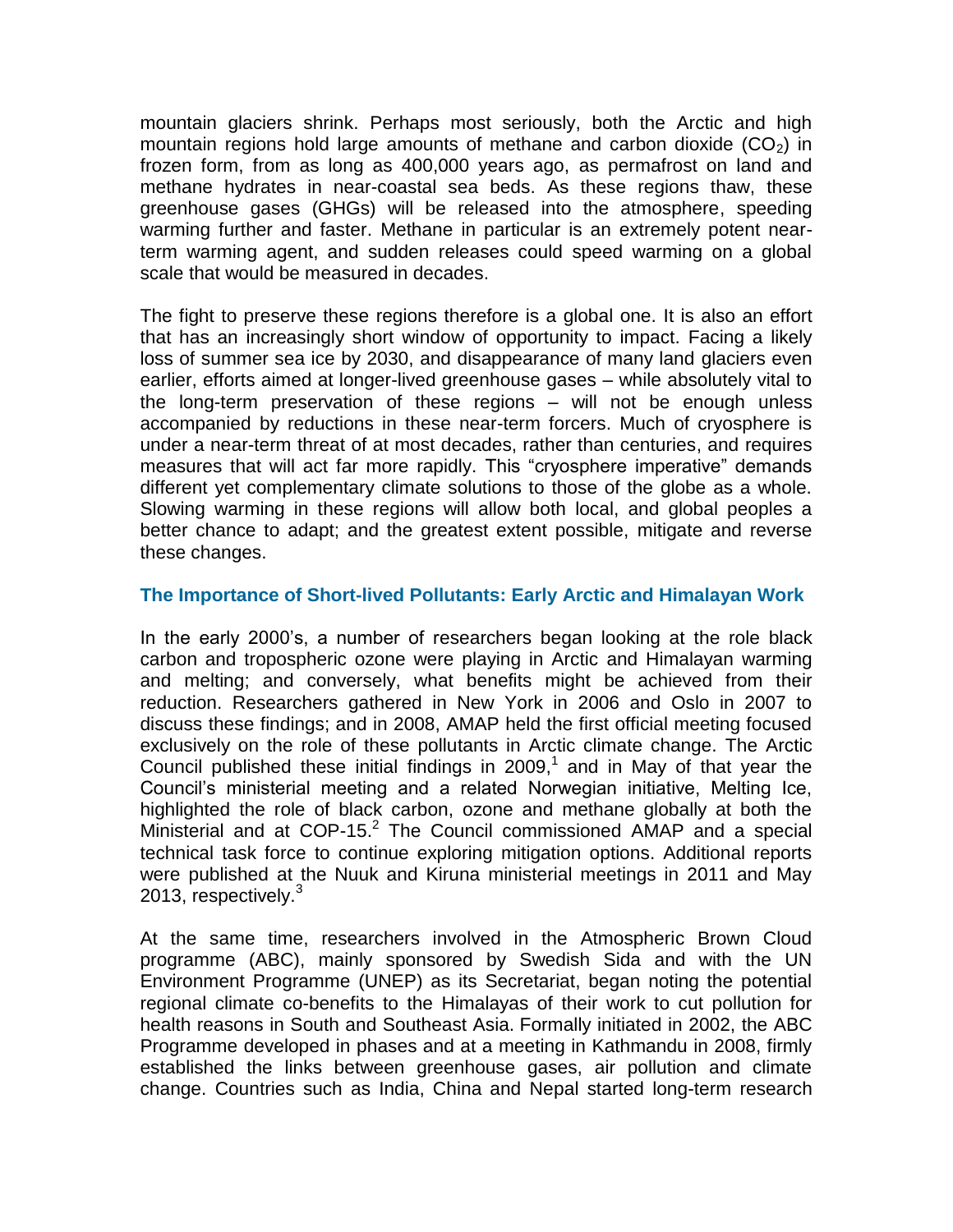programs on glaciology and related issues to study all aspects of Himalayan glaciers; with the impact of black carbon a major topic of concern also for the regional monsoon regime, water budgets, agricultural production and human health.

#### **Slowing Near-term Warming: the UNEP/WMO Assessment**

In 2011, UNEP and the World Meteorological Organization (WMO) combined forces to produce the Integrated Assessment of Black Carbon and Ozone, a first effort to look at the potential to slow warming globally through reductions in particle pollution (black carbon) and ozone precursors, which previously had been considered as classic air pollutants only. They also however have the added benefit of impacting climate in the near-term, from sources that emit large portions of black carbon as part of the particle mix. Methane, which also is regulated under the Kyoto Protocol as a greenhouse gas, increasingly is considered also in air quality terms due to its impact on ground-level (trophosperic) ozone. $4$ 

The Assessment began with over 2000 "measures" (mostly technical ways to reduce these pollutants), and modeled their impact on health, crop yields and climate. For a measure to be included, it needed to combine health-crop benefits with climate benefits, taking into account all emissions from that source. The first phase of the Assessment found that nearly 90 percent of the climate benefits came from just 16 of these "measures," and therefore followed up its initial screening process with more detailed global modeling for those sixteen measures. The specific sixteen measures used in the Assessment are shown in Table 1.

| <b>Measure</b>                                                                                                                                                                       | <b>Sector</b>                                        |
|--------------------------------------------------------------------------------------------------------------------------------------------------------------------------------------|------------------------------------------------------|
| $CH4$ measures                                                                                                                                                                       |                                                      |
| Extended pre-mine degasification and recovery and oxidation of $CH4$ from<br>ventilation air from coal mines                                                                         |                                                      |
| Extended recovery and utilization, rather than venting, of associated gas and<br>improved control of unintended fugitive emissions from the production of oil<br>and natural gas     | <b>Extraction and</b><br>transport of<br>fossil fuel |
| Reduced gas leakage from long-distance transmission pipelines                                                                                                                        |                                                      |
| Separation and treatment of biodegradable municipal waste through<br>recycling, composting and anaerobic digestion as well as landfill gas<br>collection with combustion/utilization | Waste                                                |
| Upgrading primary wastewater treatment to secondary/tertiary treatment with<br>gas recovery and overflow control                                                                     | management                                           |
| Control of CH <sub>4</sub> emissions from livestock, mainly through farm-scale anaerobic<br>digestion of manure from cattle and pigs                                                 | <b>Agriculture</b>                                   |
| Intermittent aeration of continuously flooded rice paddies                                                                                                                           |                                                      |

#### Table 1: Measures that improve climate change mitigation and air quality and have a large emission reduction potential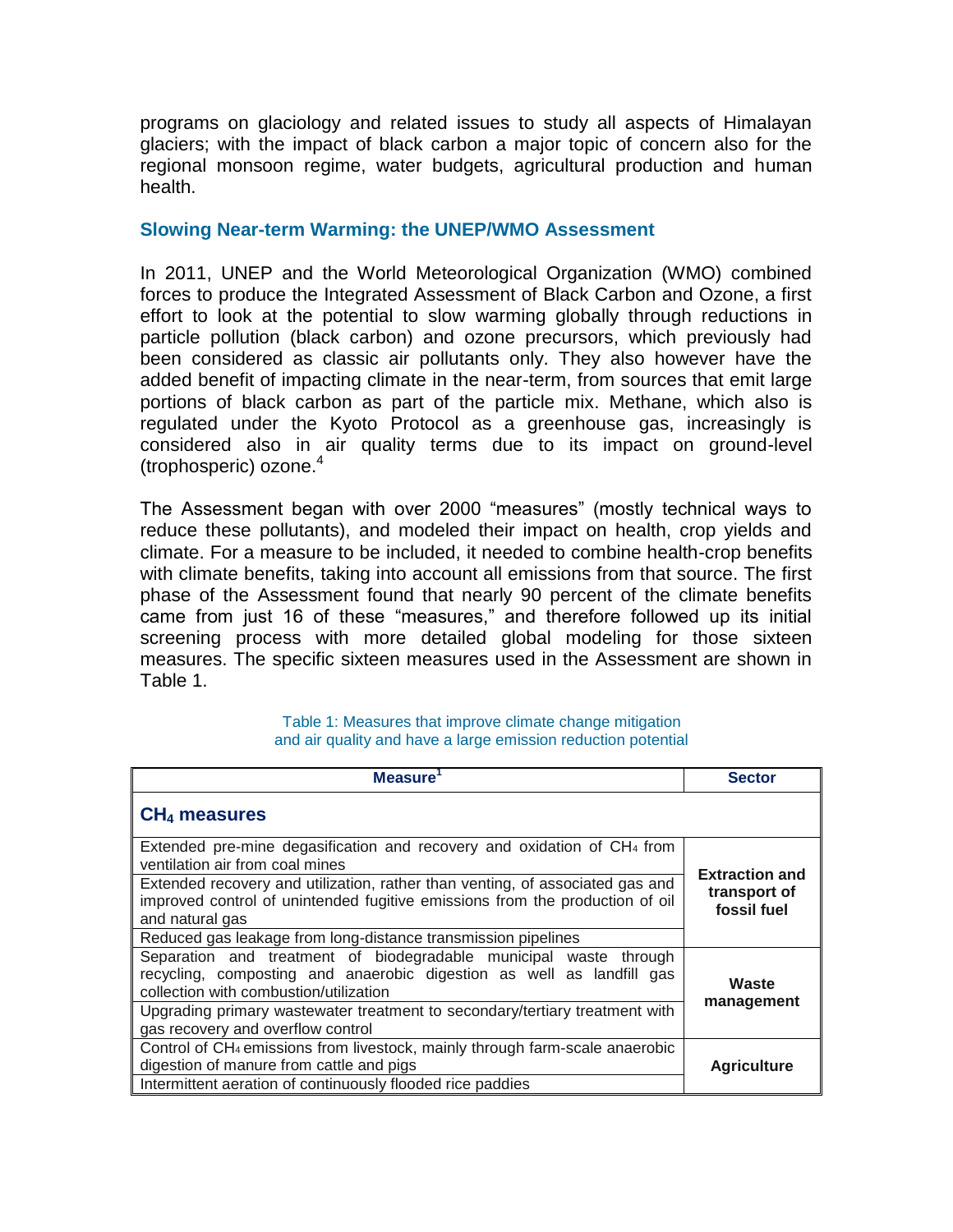| BC measures (affecting BC and other co-emitted compounds)                     |                    |
|-------------------------------------------------------------------------------|--------------------|
| Diesel particle filters as part of a Euro 6/VI package for road and off-road  | Transport          |
| diesel vehicles                                                               |                    |
| Elimination of high-emitting vehicles in road and off-road transport          |                    |
| Replacing coal by coal briquettes in cooking and heating stoves               |                    |
| Pellet stoves and boilers, using fuel made from recycled wood waste or        |                    |
| sawdust, to replace current wood-burning technologies in the residential      |                    |
| sector in industrialized countries                                            | <b>Residential</b> |
| Introduction of clean-burning biomass stoves for cooking and heating in       |                    |
| developing countries <sup>2,3</sup>                                           |                    |
| Substitution of clean-burning cookstoves using modern fuels for traditional   |                    |
| biomass cookstoves in developing countries <sup>2,3</sup>                     |                    |
| Replacing traditional brick kilns with vertical shaft kilns and Hoffman kilns |                    |
| Replacing traditional coke ovens with modern recovery ovens, including the    | <b>Industry</b>    |
| improvement of end-of-pipe abatement measures in developing countries         |                    |
| Ban on open field burning of agricultural waste <sup>2</sup>                  | <b>Agriculture</b> |

1 There are measures other than those identified in the table that could be implemented. For example, electric cars would have a similar impact to diesel particulate filters but these have not yet been widely introduced; forest fire controls could also be important but are not included due to the difficulty in establishing the proportion of fires that are anthropogenic. <sup>2</sup>Motivated in part by its effect on health and regional climate, including areas of ice and snow.

3 For cookstoves, given their importance for BC emissions, two alternative measures are included.

A number of policy actions have resulted in the years since. The Swedish government together with UNEP published an Action Plan that included additional regional work using the so-called FAssT approach and updated emissions inventories not included in the Assessment. While not a full modeling effort, it gave useful information on possible future priorities for Asia, Africa and Latin America. In February 2012, six nations founded the Climate and Clean Air Coalition, headquartered at UNEP's Paris offices and which at time of publication includes 31 state and 29 non-state partners. The Convention on Long-range's Gothenburg Protocol in December 2012 agreed to a revision of the Protocol that includes consideration of black carbon as a constituent of particle pollution, following the 2011 recommendations of a special black carbon working group. Meeting in New Delhi, India in January 2013, the BASI $C<sup>5</sup>$  Ministerial meeting agreed to begin a program on black carbon research and potential policy actions, coordinated by the Divecha Centre for Climate in Bangalore.

Neither the Assessment nor the Action Plan focused on cryosphere regions *per se*. However, the Assessment did note one intriguing response based on latitude bands: a temperature response to all measures in the Arctic nearly twice that of the globe as a whole. Indeed, late in the evaluation stage of the Assessment, modelers were able to add one additional measure aimed primarily at a northern European source of BC -- replacement of wood logs by pellets in biomass stoves -- and were surprised when this single measure led to about 15% greater cooling in modeling of the Arctic region: a full one-tenth of a degree, an extremely large result in global modeling terms (Figure 1, below).<sup>6</sup>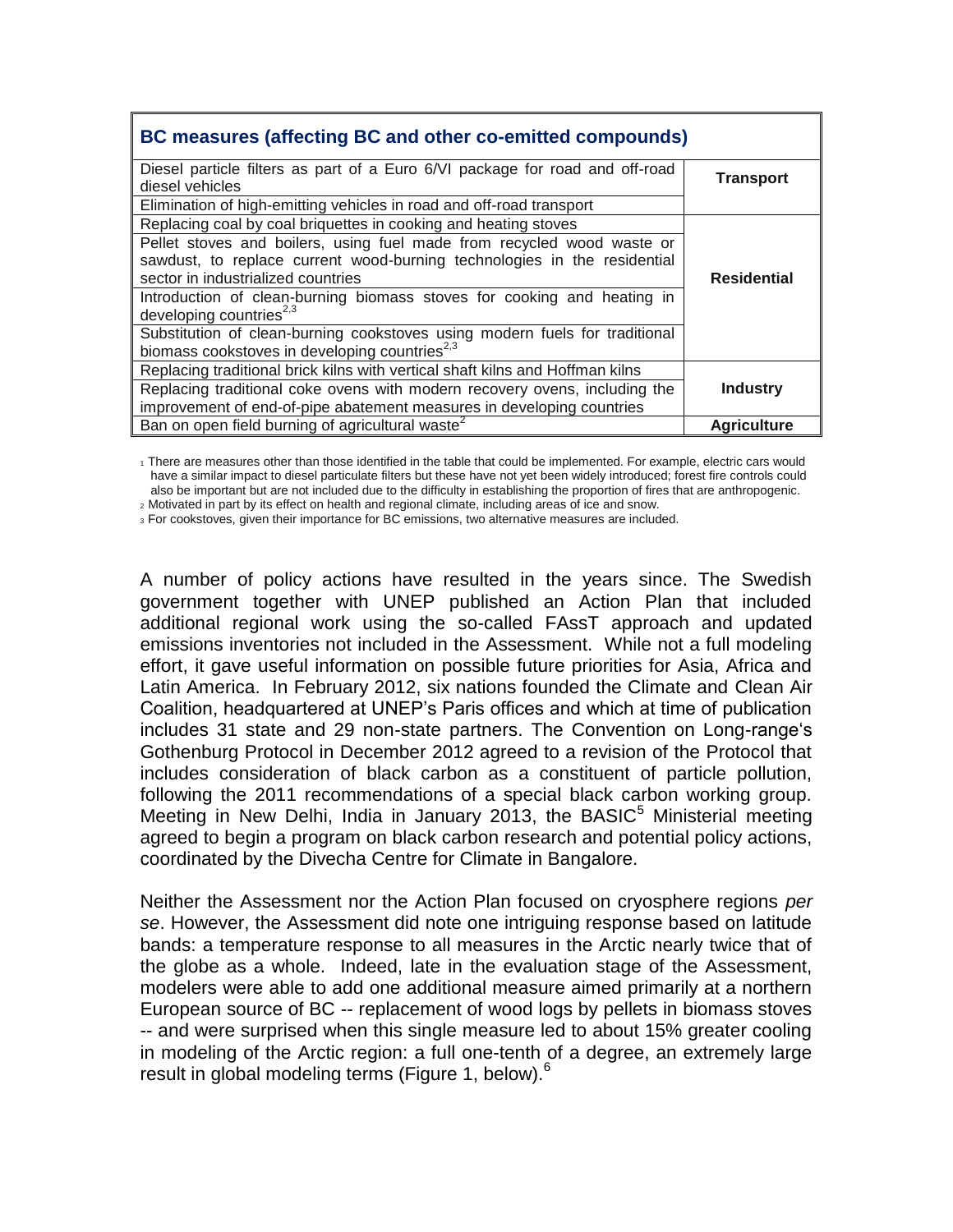



Reduced Arctic warming by over 0.7 <sup>o</sup>C by 2040 compared to the reference scenario, with measures taken 2010-2030. Mitigating ~2/3 of projected 1.2 degrees warming

This was the only measure modeled singly, and the Arctic was the only region characterized in the Assessment using the full Assessment models: ECHAM, developed by the Potsdam Institute and run by the EU's Joint Research Centre in Arona; and GISS from NASA's Earth Sciences Center in New York. Rapidly accelerating cryosphere changes since the Assessment however – improved data on glacier retreat; the increasingly-thin, shrinking and unstable ice in the Arctic Ocean and Western Antarctic Ice Sheet – has highlighted the need for a cryosphere-specific study of the potential mitigation of black carbon, methane and ozone for the benefit of these regions, and for global benefits as well.

### **Why Short-lived Pollutants Have Greater Cryosphere Impact**

As noted above, measures aimed at methane, ozone and especially, black carbon have a greater positive impact on slowing warming in the Earth's cryosphere. Much of this greater response arises from the greater impact from black carbon (BC) emissions over the highly reflective surface of ice and snow. No source (expect possibly kerosene lanterns) emit "pure" black carbon, but a complex mixture of pollutants that impact both health and climate. While the health impacts are well documented, uncertainty remains over the climate impacts globally, especially from biomass sources such as open burning and stoves.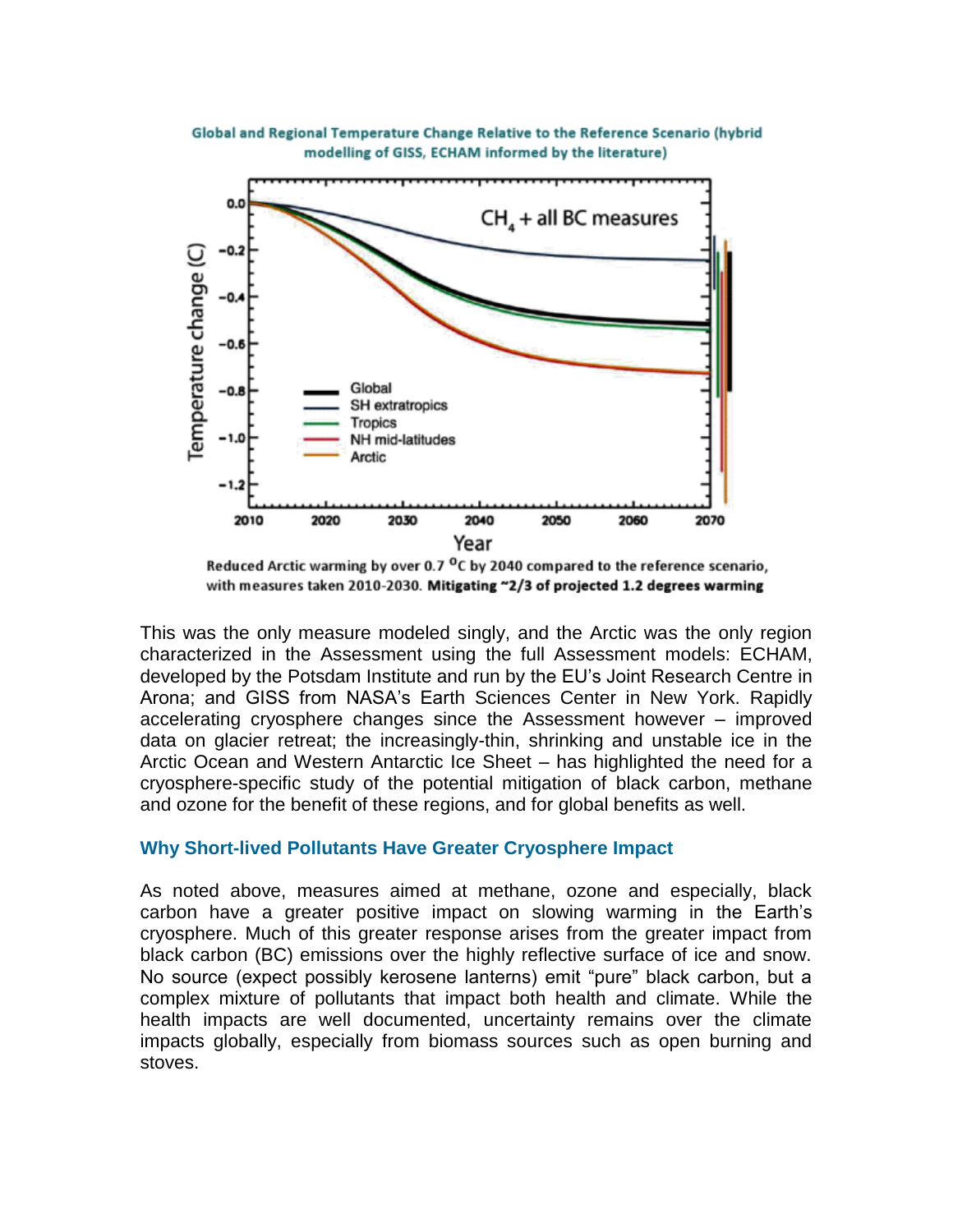Black carbon researchers today however have reached a consensus that over snow and ice, there is far less uncertainty even from sources that carry higher percentages of the more reflective, "white" organic carbon and "yellow" sulfates often co-emitted with black carbon. This is because the lighter organic carbon and sulfates reflect the sun's rays and thus can actually cool more than black carbon from that same source might warm; but only over a surface that is darker to begin with. Such a "cooling" impact is absent over a surface that is already white and highly reflective, such as ice and snow.

Thus, atmospheric scientists and modelers now feel confident that measures aimed at black carbon from biomass burning (stoves, for both cooking and domestic heating; and field burning) will have a beneficial climate effect, in addition to their positive health impacts close to high alpine and polar areas that have snow and ice cover. From these same sources may arise also a regional springtime ozone response in the Arctic especially, that may hasten springtime melt.

## **Focus of the Cryosphere Action Plan Study**

The ABC Programme, Arctic Council and UNEP Assessment have thus pointed the way for a cryosphere-specific modeling study that now can include all the UNEP measures and a few others – such as kerosene and diesel generators – that also have come to light very recently. While modeling SLCP impacts everywhere, our focus is the cryosphere regions due to their regional as well as global impacts, with the greater certainty attending black carbon climate impacts in these regions in particular. The goal of this study is to give national and provincial governments concerned about or directly impacted by these changes, an indication of where their efforts on these classic pollutants may most reliably bear fruit in regional climate terms, especially when combined with health and development goals.

This study does not purport to be the end word on such efforts, and may also indicate where more detailed regionally-based modeling and measurements might occur. At the same time, for those governments wishing to take no-regrets action now, it can serve as an initial base for more effective measures that have significant local co-benefits.



Regional peoples also understand implicitly the need for rapid action and even the importance of processes such as albedo in mediating the changes they see around them. One community in the Andes is expending significant time and effort in painting rocks (see picture) around 5,000 meter glaciers white. Some cryosphere scientists – alarmed at the rapid and accelerating changes shown by their